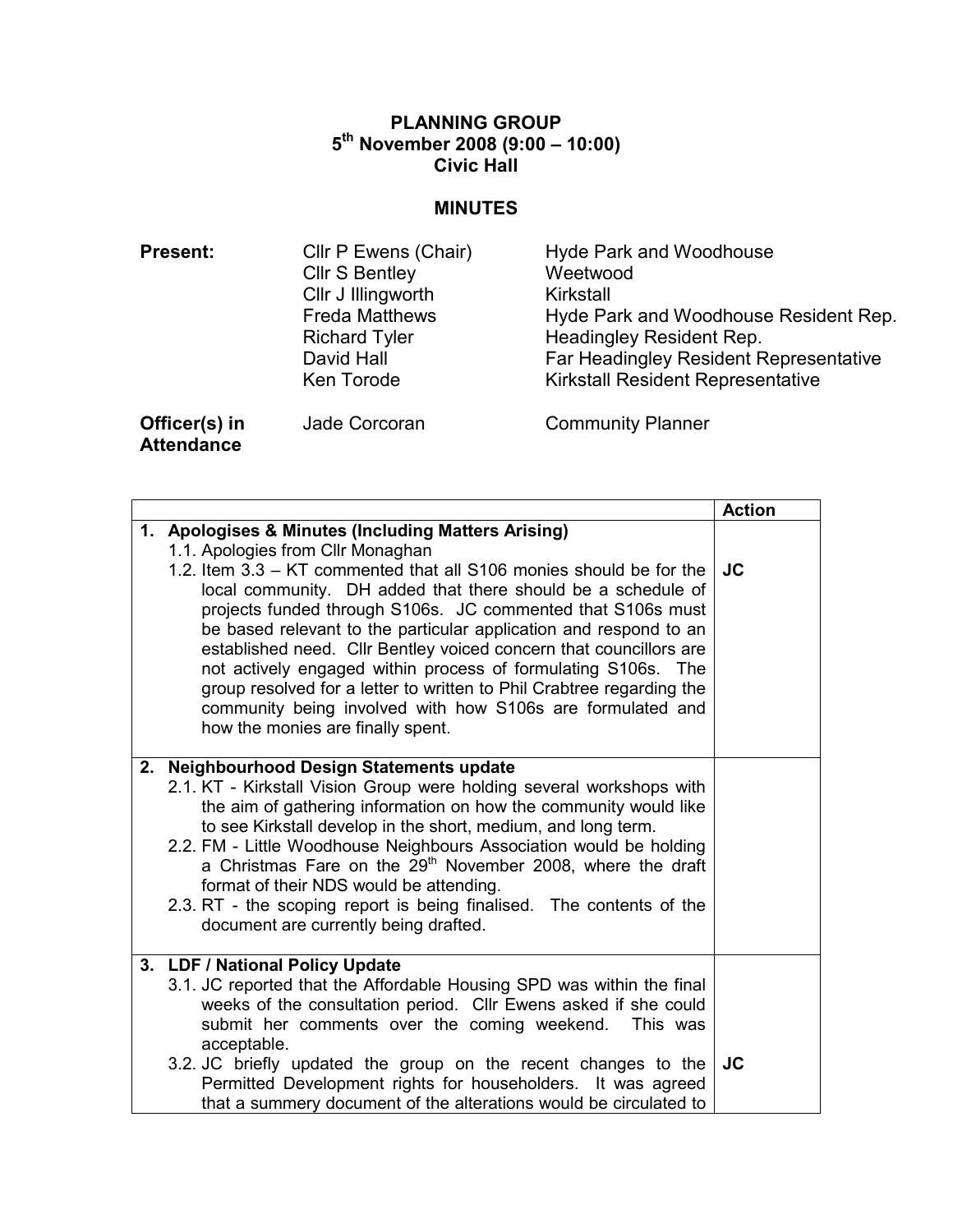the group before the next Planning Group.

## 4. Significant Applications/Appeals

# 4.1. Leeds Girls High School Update

The PPG17 Assessment is not sufficiently robust with discrepancies throughout the report that lead to unfounded conclusions. In addition, Sport England is not satisfied that any of the exceptions of their Playing Field Policy have been demonstrated. The most recent assessment that has been received discusses the potential of the playing fields to serve as open space. This report does not respond to the concerns of the previous assessment, and is not particularly relevant and in depth with regards to green space.

The Local Planning Authority has raised several concerns with regards to the proposal in terms of conservation, design, and landscape. English Heritage have also objected to the scheme due to proposed layout and insensitive extension proposed to Rose Court.

Highways have requested further information, and have objected to the proposed vehicular access onto Headingley Lane. Yorkshire Water have raised objection to the development as two of the proposed units will be located over the line of sewers, which could jeopardise their ability to maintain the sewerage Network.

JI commented that the Primary Health Care Trust should be consulted due to the health implications over the loss of the playing pitches. JC is to raise the matter with the case officer.

# 4.2. Tetley Hall Update

Concern has been expressed regarding both schemes (08/04049/FU & 08/04024/FU) in terms of design, materials, and the quality of the green space. The layout of the proposal is considered to feature car dominated cutilages of the proposed buildings due to the quantum of the new development. The revised drawing that have been received a addressed a number of concerns regarding the detailing. However, the scale and massing has not really altered. The amended scheme has not yet been reviewed by the design team.

The viability study has now been assessed , and it is the opinion of the Senior Development Surveyor that when the correct purchase price is used within the appraisal the development is unviable. However, she does note that at the price the applicant has valued the land scheme is viable. The conclusions drawn, are that the developer bought this site at considerable risk when they knew the requirements for affordable housing beforehand and other section 106 contributions.

The highways team have not objected to the scheme in principle.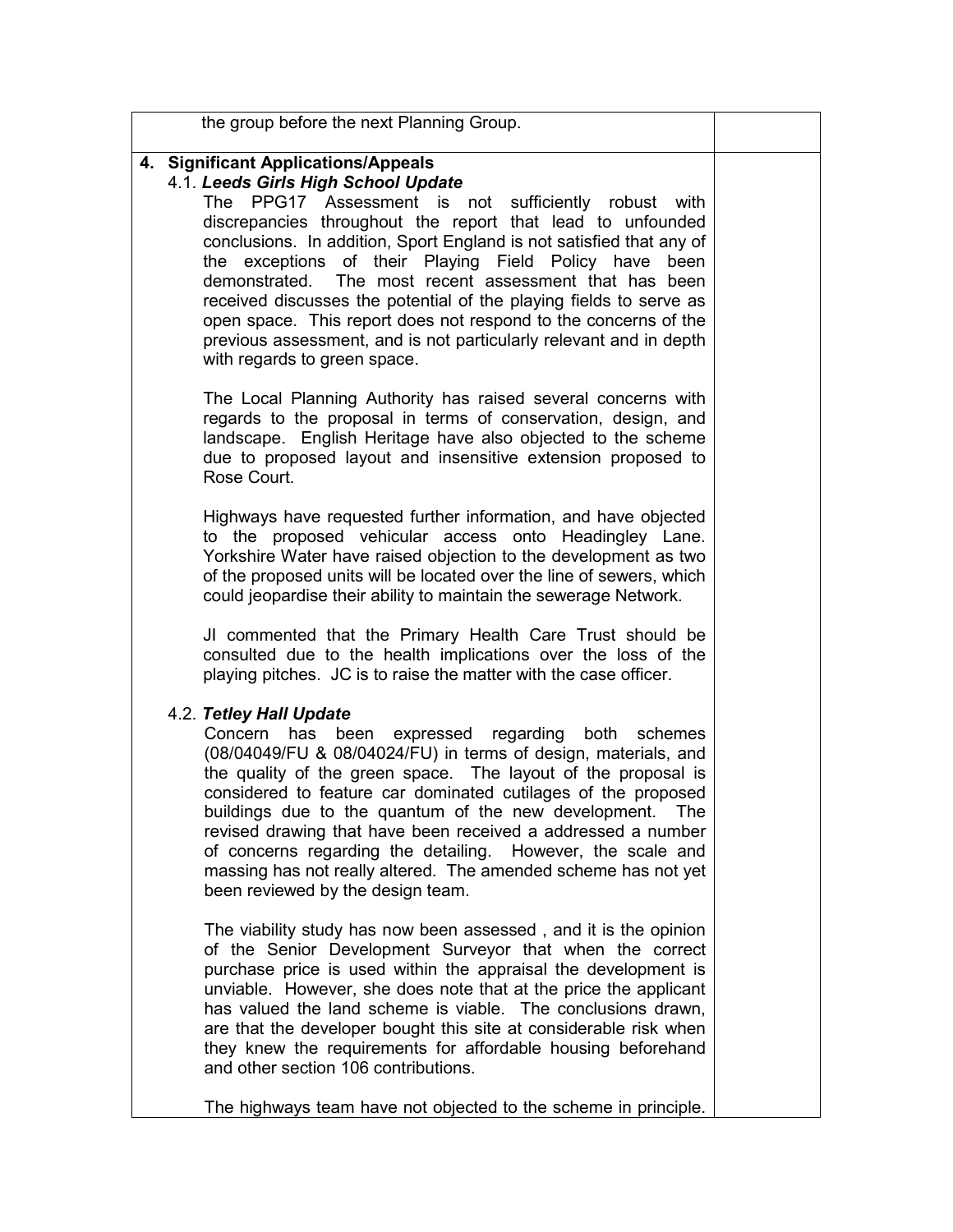Several recommendations have been made.

#### 4.3. The Wise Owl, Otley Old Road (Medical Centre)

The site is located on the corner of Iveson Approach and Otley Old Road, and is currently occupied by a two storey brick public house with a hipped roof and slate tiles. The proposal is a health centre to replace Tinshill Lane Surgery 'that is no longer fit for purpose' [D&A Statement]. The proposal has been designed as two wings with a glazed atrium. The wing fronting Otley Old Road is proposed at two storey with a single storey pharmacy attached, and the wing set along Iveson Approach is single storey. The pharmacy is proposed to be accessed from within the health centre and externally. The design is a modern approach that includes a variety of materials – glass, render, aluminium, and brick. JC provided the group with a set of plans and conceptual drawings to look over during the meeting.

JI stated that he had a conflict of interest. SB raised concern regarding the economic impact of the proposed pharmacy on an established pharmacy a short distance from the site.

#### 4.4. Glassworks Appeal

RT reported back to the group regarding appeal. Martin Carter (LCC QC) put forward a good case with an excellent closing summery. Parklane have an extant permission as a fall back option. RT commented that if the appeal was to be dismissed this case could be marked as a president. JC commented that RT did very well when giving evidence, and remained clear, calm, and credible though a gruelling cross examination by the appellants QC.

### 4.5. Cliff Lawn Hotel

Three, four bedroom terrace, houses and new ramp to hotel. The proposal is contained within the site of the Cliff Lawn Hotel, which is an ornate gothic Victorian Brick building within the Conservation Area.

Each dwelling is to have an enclosed front and rear garden with two parking spaces. Access is to be gained from Montpelier Terrace with the Hotel access remaining the same. Permission has been given to remove several trees by SDU, and according to the design and access statement permission is not required to remove any more. The building height and volume has been substantial reduced from the previous application. The proposed terrace is to be set within a defined space, set back from the frontage of the hotel and down by approximately 1.8m due to the gradient of the site. The proposal has been designed simply to complement the hotel and is to be constructed from brick with stone dressing and slate tiles. The hotel car park is proposed to extended slightly but the informal nature will be maintained.